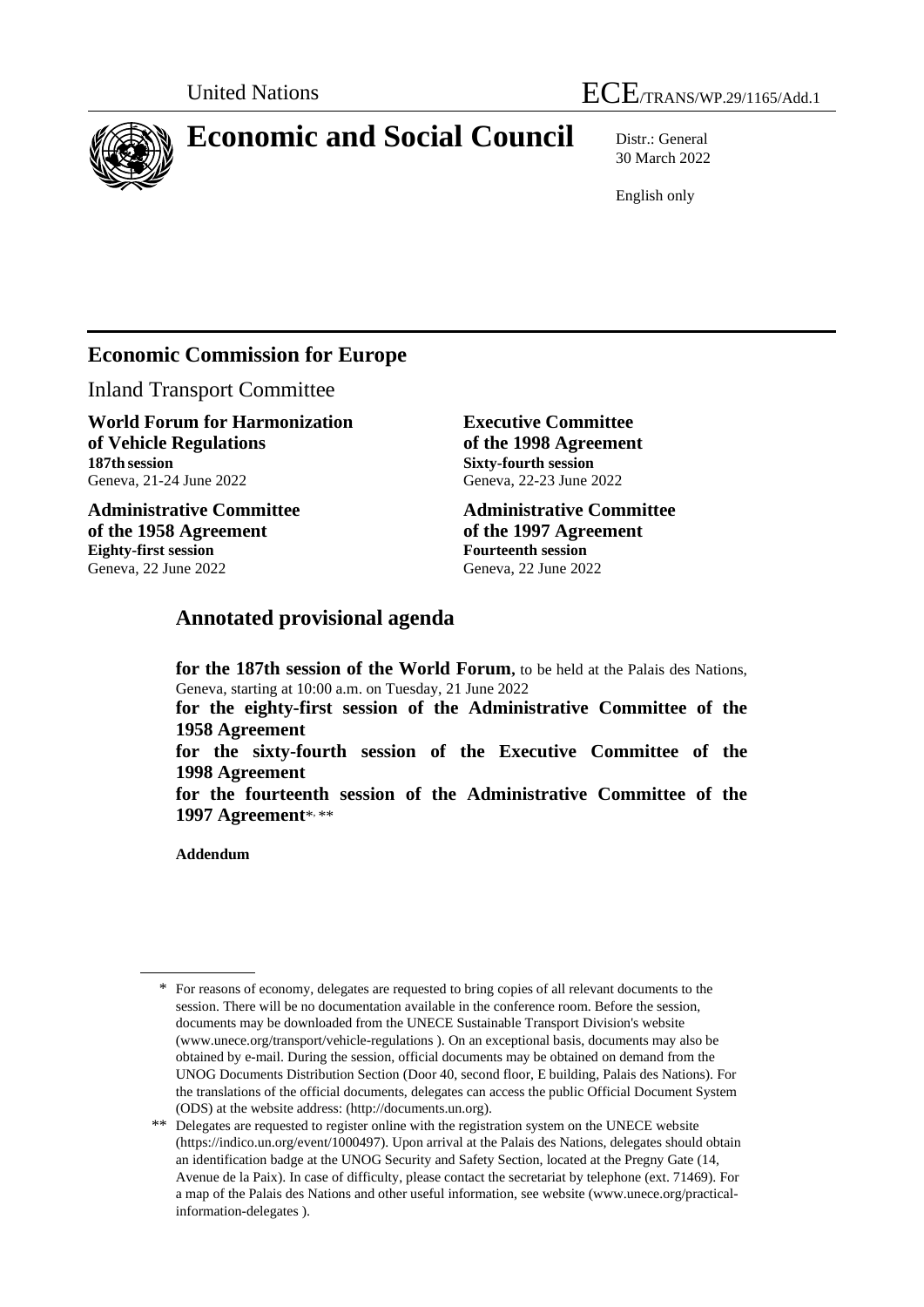## **I. Provisional agendas**

#### **A. World Forum for Harmonization of Vehicle Regulations (WP.29)**

*Item 4.9.,* add a new subitem 4.9.6 to read:

"4.9.6. Proposal for Supplement 11 to UN Regulation No. 109 (Retreaded tyres for commercial vehicles and their trailers)"

*Item 4.14.12.,* amend to read:

"4.14.12. Proposal for Supplement 3 to the 03 series of amendments to UN Regulation No. 53 (Installation of lighting and light-signalling devices for L3 vehicles)"

*Item 8*, add a new subitem 8.5 to read:

"8.5. General approach to measurement uncertainties in UN Regulations"

#### **II. Annotations and list of documents**

#### **A. World Forum for Harmonization of Vehicle Regulations (WP.29)**

*Item 2.3., Documentation,* amend to read:

```
"Documentation
…
ECE/TRANS/WP.29/2022/57
WP.29-187-08
                                   Proposal for the second iteration of the New 
                                   Assessment/Test Method for Automated Driving 
                                   - Master Document.
                                   ECE/TRANS/WP.29/GRVA/12, para. 24, based 
                                   on ECE/TRANS/WP.29/GRVA/2022/2, as 
                                   amended by GRVA-12-12 and reproduced in 
                                   WP.29-186-09 and amended by GRVA-13-35
…"
Item 4.8.2, amend to read:
"
 4.8.2. ECE/TRANS/WP.29/2022/59/
Proposal for the 01 series of amendments to UN 
         Rev.1
                                     Regulation No. 157 (Automated Lane Keeping 
                                     Systems).
                                     ECE/TRANS/WP.29/GRVA/12, para. 30, based on 
                                     ECE/TRANS/WP.29/GRVA/2022/3, 
                                     ECE/TRANS/WP.29/GRVA/2022/4, both amended 
                                     by GRVA-12-52
"
```
*Item 4.9.2,* amend to read:

"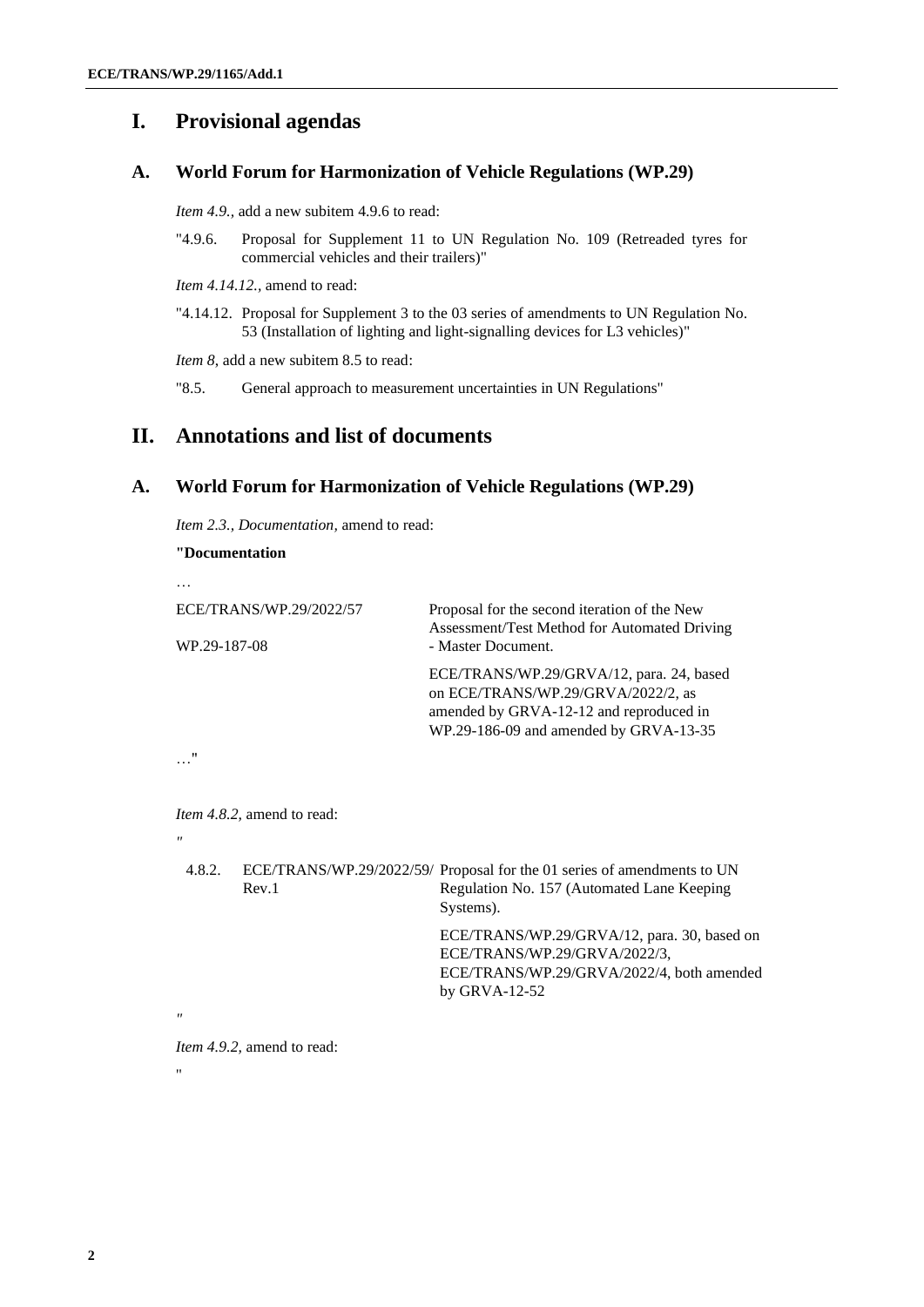| 4.9.2. |              | ECE/TRANS/WP.29/2022/84 Proposal for Supplement 7 to 03 series of                |
|--------|--------------|----------------------------------------------------------------------------------|
|        | WP.29-187-07 | amendments to UN Regulation No. 51 (Noise of M)<br>and N categories of vehicles) |
|        |              | ECE/TRANS/WP.29/GRBP/72 and                                                      |

ECE/TRANS/WP.29/GRBP/73, based on ECE/TRANS/WP.29/GRBP/2021/22 as amended by para. 5 of ECE/TRANS/WP.29/GRBP/72, ECE/TRANS/WP.29/GRBP/2022/4 as amended by GRBP-75-37, ECE/TRANS/WP.29/GRBP/2022/3 as amended by GRBP-75-36 and para. 4 of ECE/TRANS/WP.29/GRBP/73, ECE/TRANS/WP.29/GRBP/2022/8 as amended by para. 6 of ECE/TRANS/WP.29/GRBP/73, GRBP-74-40 as amended by para. 9 of ECE/TRANS/WP.29/GRBP/73

*Add a new subitem 4.9.6,* to read:

"

 $\ddot{ }$ 

| 4.9.6.<br>Rev.1 | ECE/TRANS/WP.29/2022/7/ Proposal for Supplement 11 to UN Regulation<br>No. 109 (Retreaded tyres for commercial vehicles and                                                                                                                                                  |
|-----------------|------------------------------------------------------------------------------------------------------------------------------------------------------------------------------------------------------------------------------------------------------------------------------|
|                 | their trailers)                                                                                                                                                                                                                                                              |
|                 | (ECE/TRANS/WP.29/GRBP/72, paras. 18 and 19,<br>based on CE/TRANS/WP.29/GRBP/2021/18,<br>ECE/TRANS/WP.29/GRBP/2021/16 as amended by<br>Annex IV to the report and informal document<br>WP.29-186-07)                                                                          |
|                 |                                                                                                                                                                                                                                                                              |
|                 |                                                                                                                                                                                                                                                                              |
| WP.29-187-05    | Proposal for the 01 series of amendments to UN                                                                                                                                                                                                                               |
|                 | Regulation No. 149 (Road illumination devices)                                                                                                                                                                                                                               |
|                 | (ECE/TRANS/WP.29/GRE/85, paras. 12 and 31, and<br>ECE/TRANS/WP.29/GRE/83, para. 36, based on<br>ECE/TRANS/WP.29/GRE/2021/14 as amended by<br>GRE-85-09 and GRE-85-14,<br>ECE/TRANS/WP.29/GRE/2021/18, as amended by<br>GRE-85-33 and<br>ECE/TRANS/WP.29/GRE/2020/13/Rev.1 as |
|                 | <i>Item 4.14.5</i> , amend to read:<br>4.14.5. ECE/TRANS/WP.29/2022/93                                                                                                                                                                                                       |